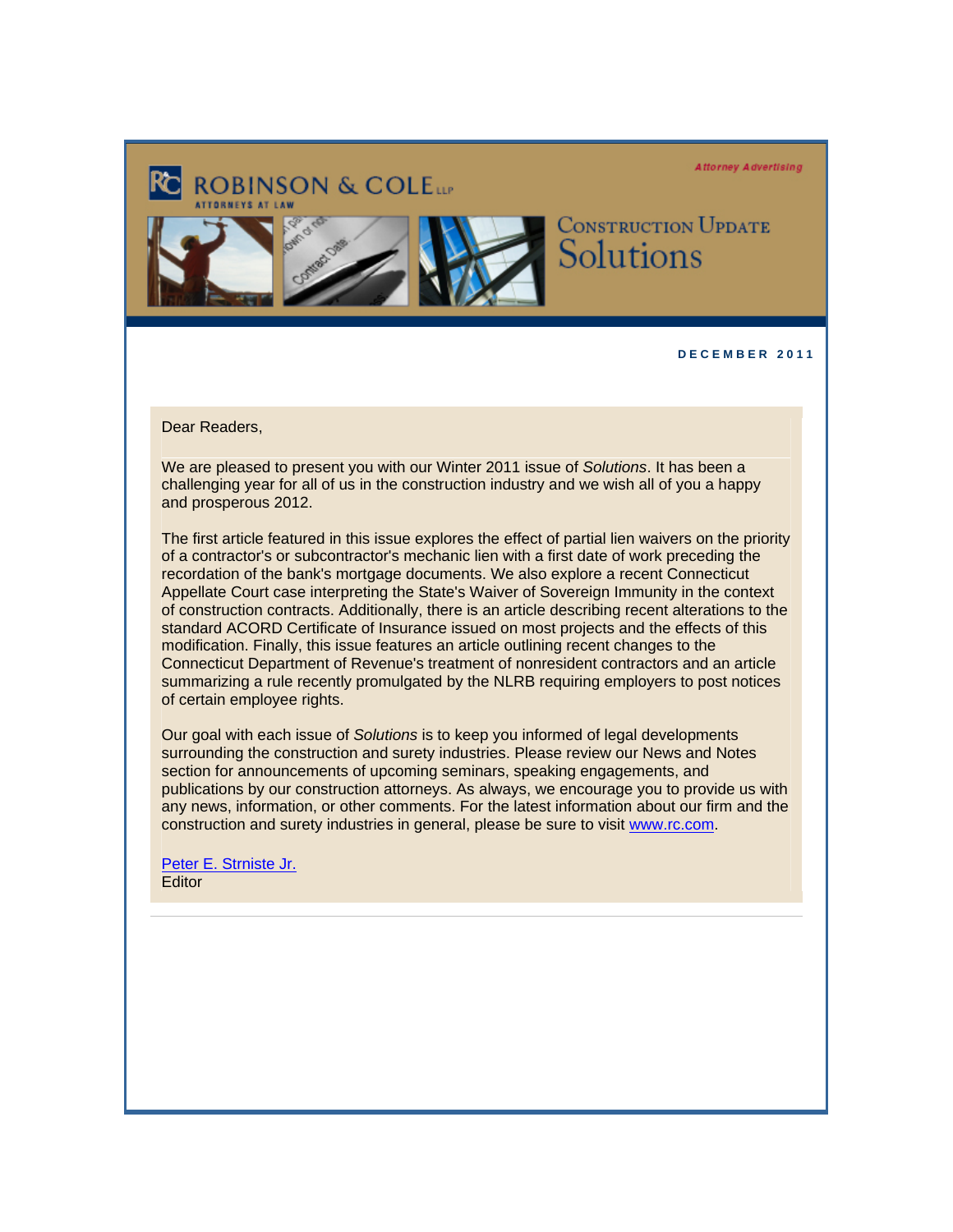#### **ARTICLES**

## **Connecticut Appellate Court Examines the Confines of State's Waiver of Sovereign Immunity in Public Works Contracts—***Paragon Construction Company v. Department of Public Works*  By [Alexandria E. Baez](http://www.rc.com/Bio.cfm?eID=1286)

On July 19, 2011, the Connecticut Appellate Court held that sovereign immunity barred a general contractor's unjust enrichment claim for contested work. The court ruled that the general contractor's complaint plead facts sufficient to support a breach of contract claim against the State of Connecticut Department of Public Works (DPW) that fell within the statutory waiver of sovereign immunity under Conn. Gen. Stat. § 4-61(a).

The case arose out of the construction of a correctional facility in Cheshire, Connecticut. The project's general contractor, Paragon Construction Company (Paragon), filed suit against the DPW alleging that the State breached its contract with Paragon by failing to pay for certain "deleading" work and by causing construction delays that required Paragon to perform additional work. Paragon also alleged that the DPW was unjustly enriched as a consequence of its refusal to pay Paragon for the deleading work, the delay, and the alleged extra work.

Click here to read the full article, "[Connecticut Appellate Court Examines the Confines of](http://www.rc.com/documents/Sovereign_Immunity_Public_Works.pdf)  [State's Waiver of Sovereign Immunity in Public Works Contracts-](http://www.rc.com/documents/Sovereign_Immunity_Public_Works.pdf)*Paragon Construction [Company v. Department of Public Works](http://www.rc.com/documents/Sovereign_Immunity_Public_Works.pdf)*."

# **Are You Covered? Change to ACORD Certificate of Insurance Form Affects Construction Stakeholders**

By Jonathan R. Hausner

In September of 2009, the Association of Cooperative Operations Research and Development (ACORD), the insurance industry organization that issues many standard insurance forms, altered the ACORD 25 certificate of insurance. The ACORD 25 is familiar to most construction stakeholders because it identifies the various insurance coverage types (i.e., commercial general liability, auto, umbrella, and workers' compensation) and limits maintained by contractors. It is the industry standard certificate.

Click here to read the full article, "[Are You Covered? Change to ACORD Certificate of](http://www.rc.com/documents/ACORD_Certificate_Insurance.pdf)  [Insurance Form Affects Construction Stakeholders.](http://www.rc.com/documents/ACORD_Certificate_Insurance.pdf)"

## **Mechanic's Lien First in Priority Despite Partial Lien Waivers**  By [Keane E. Aures](http://www.rc.com/Bio.cfm?eID=1427)

In *Wachovia Bank Nat'l Ass'n v. Superior Constr. Corp.*, 2011 N.C. App. LEXIS 1468 (N.C. Ct. App. July 19, 2011), the North Carolina Court of Appeals permitted a general contractor's mechanic's lien to take priority over a mortgage deed recorded after the general contractor's first day of work. This was despite the execution of partial releases where the general contractor waived its right to lien beyond the date on which the mortgage deed was recorded. In *Wachovia Bank*, Superior Construction entered into a contract with the property owner, Intracoastal Living, LLC, to construct certain improvements on real estate known as The Preserve at Oak Island in Oak Island, North Carolina. One of the more unusual aspects of this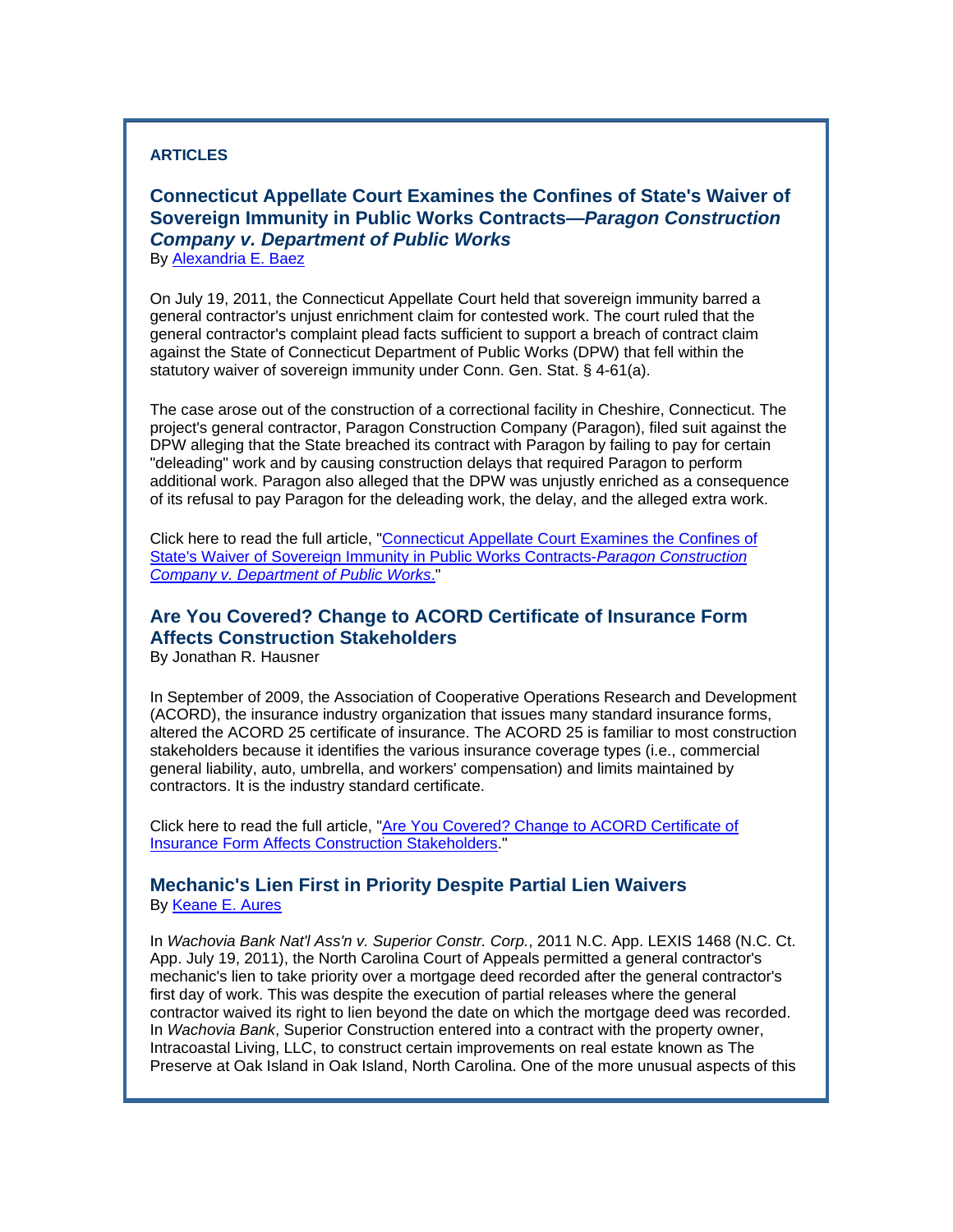case is that Intracoastal did not have the project financing in place until after Superior began its work. With each application for payment, Superior submitted executed partial lien waivers. The period covered by these partial lien waivers extended beyond the date on which the construction mortgage deed was recorded by the owner's lender.

Click here to read the full article, "[Mechanic's Lien First Priority Despite Partial Lien Waivers](http://www.rc.com/documents/Mechanics_Lien_First_Priority.pdf)."

## **DRS Issues New Guidance for Nonresident Contractors in Connecticut** By [Scott E. Sebastian](http://www.rc.com/Bio.cfm?eID=1331)

Public Act 2011-61, which became effective on October 1, 2011, made sweeping changes in the treatment of nonresident contractors working in Connecticut. The new standards significantly impact the relationship between general contractors, subcontractors, property owners, and property developers.

Under the prior law, nonresident contractors—those construction contractors who do not maintain permanent business offices in Connecticut—were required to post a bond with the Department of Revenue Services (DRS) in the amount of 5 percent of the contract price for each nonresidential construction contract to be performed in Connecticut. Under the former version of the law, any person who hired a nonresident contractor who did not post such a bond was required to withhold 5 percent from the contract price. Failure to comply under the previous regime rendered the contractor or property owner/developer liable for the contractor's Connecticut tax liability arising from the project.

Click here to read the full article, "[DRS Issues New Guidance for Nonresident Contractors](http://www.rc.com/documents/DRS_Issues_CT_Nonresident_Guidance.pdf) [in Connecticut](http://www.rc.com/documents/DRS_Issues_CT_Nonresident_Guidance.pdf)."

## **The NLRB Publishes Final Rule Requiring Employers to Post Notices of Employee Rights**

By [Nicole A. Bernabo](http://www.rc.com/Bio.cfm?eID=1347)

Effective January 31, 2012, employers will be required to inform their employees about their rights under the National Labor Relations Act (NLRA, Act) by posting a conspicuous notice where other workplace notices are typically posted. The NLRA is the primary labor law governing relations between employees and employers in the private sector and guarantees the right of employees to organize and bargain collectively with their employers and to engage in other protected concerted activity, with or without a union, or to refrain from all such activity. The required notice lists employees' rights under the NLRA to form, join, and support a union and to bargain collectively with their employer; provides examples of unlawful employer and union conduct that interferes with those rights; and indicates how employees can contact the National Labor Relations Board (NLRB, Board), the federal agency that enforces these rights, to ask questions or to file complaints.

Click here to read the full article, "The NLRB Publishes Final Rule Requiring Employers to [Post Notices of Employee Rights](http://www.rc.com/documents/NLRB_Notices_Employee_Rights.pdf)."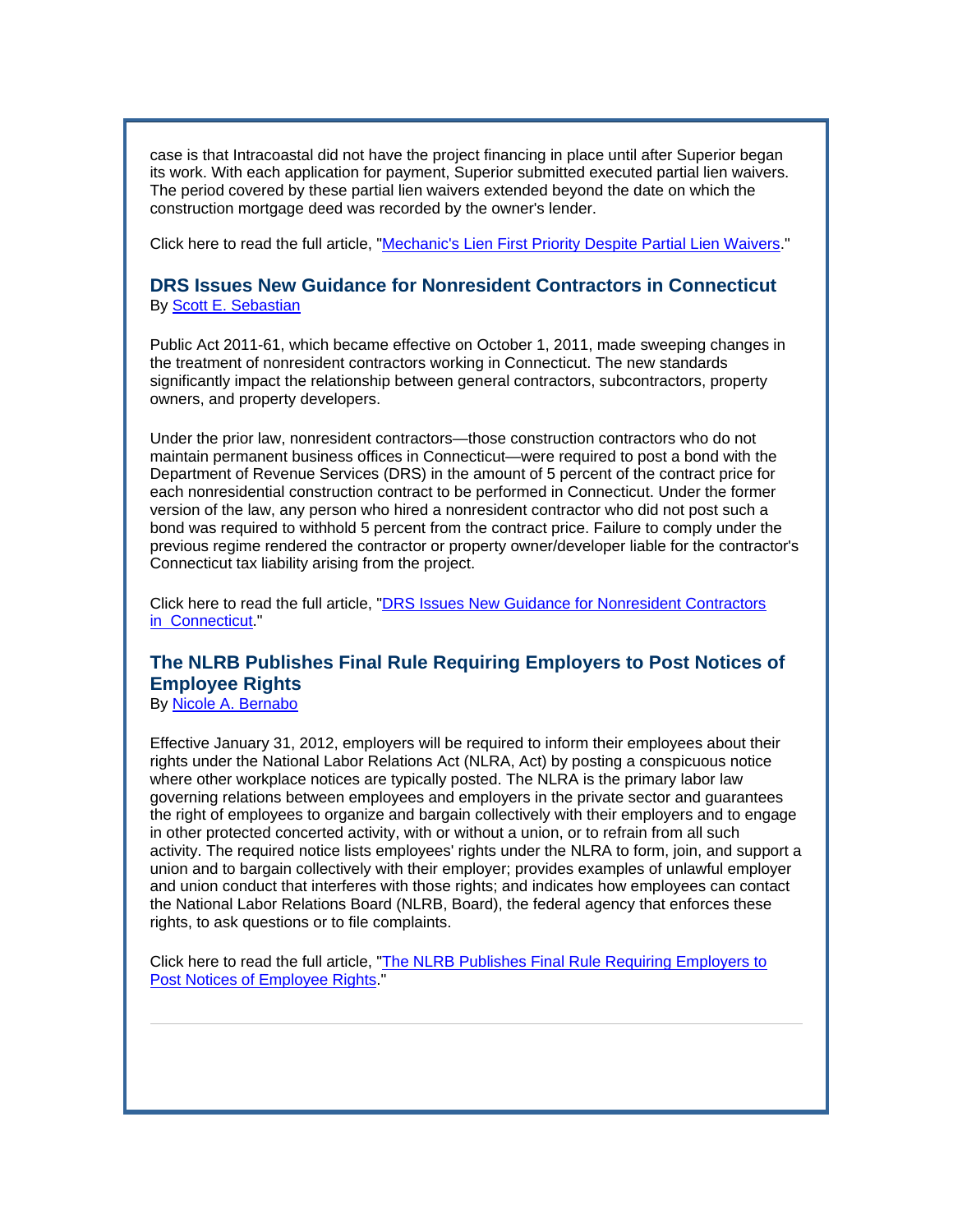#### **FIRM NEWS & NOTES**

#### **Announcements**

Robinson & Cole announces that in the latest *U.S. News—Best Lawyers®* 2011-2012 "Best Law Firms" rankings, our Construction Practice Group received top-tier national recognition in Construction Law and Litigation.



Robinson and Cole LLP is pleased to announce the election of construction attorneys [Peter E](http://www.rc.com/Bio.cfm?eID=1428) [Strniste Jr.](http://www.rc.com/Bio.cfm?eID=1428) to partner and [Todd R. Regan](http://www.rc.com/Bio.cfm?eID=1457) to counsel. Promotions are effective January 1, 2012.

The Construction Group welcomes associate [Ryan M. Burns](http://www.rc.com/Bio.cfm?eID=1704). He concentrates his practice in construction law, commercial litigation, and surety and fidelity law. Mr. Burns represents owners, contractors, subcontractors, suppliers, architects, engineers, and design-professionals in drafting and negotiating contracts as well as in litigation. Prior to joining Robinson & Cole, he was an associate in Rawle & Henderson's New York office.

A total of 52 Robinson & Cole attorneys were named *Super Lawyers®* in the states of Connecticut, Massachusetts, New York, and Rhode Island. The *Super Lawyers®* designation is based on regional balloting by attorneys, third-party research, and a peer review process encompassing myriad practice areas.

Recognized attorneys in the construction practice include [Dennis C. Cavanaugh,](http://www.rc.com/Bio.cfm?eID=1431) [Gregory R.](http://www.rc.com/Bio.cfm?eID=1432) [Faulkner](http://www.rc.com/Bio.cfm?eID=1432), [Martin A. Onorato,](http://www.rc.com/Bio.cfm?eID=1435) [Peter E. Strniste Jr.](http://www.rc.com/Bio.cfm?eID=1428), and [Todd R. Regan.](http://www.rc.com/Bio.cfm?eID=1457)

Construction chair Dennis C. Cavanaughwas one of five Robinson & Cole attorneys named a "Lawyer of the Year" by *The Best Lawyers in America®* (Copyright 2011 by Woodward/White, Inc., Aiken, SC). Mr. Cavanaugh was named Hartford Construction Law Lawyer of the Year.

#### **At the Podium**

Construction partner [Gregory R. Faulkner](http://www.rc.com/Bio.cfm?eID=1432) presented "Risk Transfer and Assignment Issues in Contracts: Indemnification and Liability Trends" at the 2011 Annual Conference of the National Association of College and University Attorneys (NACUA) in San Francisco, held from June 26 to 29, 2011. The program featured a discussion of common risk transfer provisions found in contracts and creative approaches to negotiating such clauses. Robinson & Cole was a silver sponsor of the conference, which drew over 1,000 attendees. NACUA, founded in 1960-1961, educates attorneys and administrators about campus legal issues and provides continuing legal education to university counsel.

Construction counsel [Peter E. Strniste Jr.](http://www.rc.com/Bio.cfm?eID=1428) presented a paper and led a roundtable discussion at the Defense Research Institute's Fidelity and Surety Roundtable in Chicago, Illinois, on May 13, 2011. Mr. Strniste coauthored the paper with fellow construction attorney [Alexandra E.](http://www.rc.com/Bio.cfm?eID=1286) [Baez](http://www.rc.com/Bio.cfm?eID=1286). The paper is titled "A Nightmare on Main Street: Strategies for Resolving Subdivision Performance Bond and Maintenance Bond Disputes in Today's Post-Housing Bubble Crisis."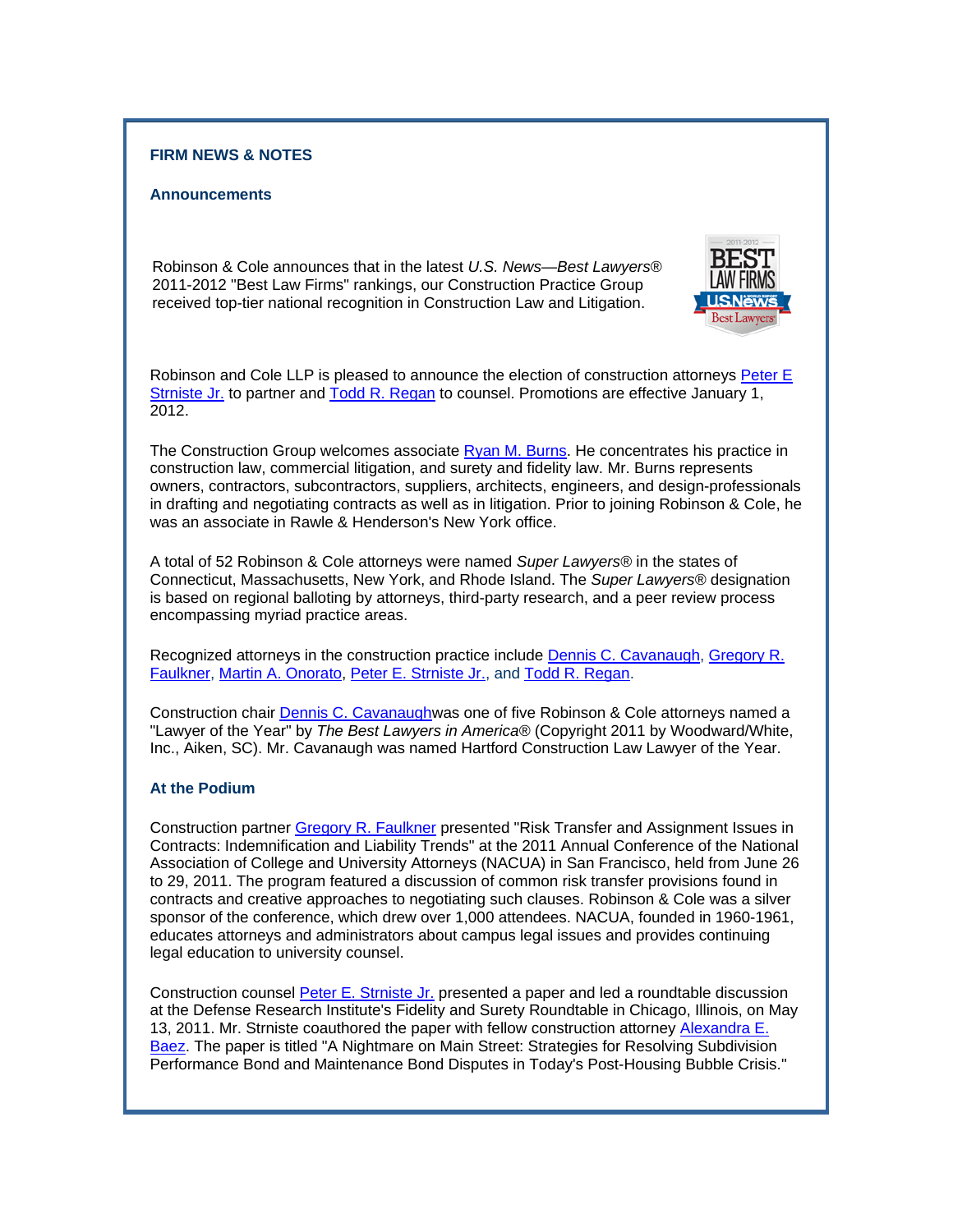Construction partner [Joseph A. Barra](http://www.rc.com/Bio.cfm?eID=1584) presented at the May 26, 2011, Massachusetts Continuing Legal Education seminar "Practical Cutting-Edge Tips and Trends for the Experienced Construction Lawyer" in Boston, Massachusetts. The seminar agenda covered updates on construction law developments and trends, including the hiring of counsel, publicprivate partnerships, and the new Massachusetts Prompt Payment Act.

#### **In Print**

Robinson & Cole ranked 84 on *The American Lawyer* magazine's 2011 pro bono annual report of the Am Law 200 firms. Rankings are based on the average number of pro bono hours per lawyer and the percentage of lawyers performing 20 or more hours of pro bono work in the previous year. Robinson & Cole lawyers averaged 44.1 hours of pro bono work per lawyer, with 39.8 percent of the firm's lawyers dedicating more than 20 hours to pro bono work in 2010.

The New England chapter of the Construction Management Association of America published an article written by construction partner [Joseph A. Barra](http://www.rc.com/Bio.cfm?eID=1584) in the association's fall 2011 newsletter. The article, "Massachusetts Design Professionals Now File A Lien For Unpaid Design-Phase Services," covered a new amendment to the Massachusetts lien law.

LandLaw attorneys [Brian W. Blaesser](http://www.rc.com/Bio.cfm?eID=710) and [Gregory S. Sampson](http://www.rc.com/Bio.cfm?eID=1404) have published an article entitled "Green Leasing for Retail: Landlord and Tenant Perspectives" in the *Retail Law Strategist* of the International Council of Shopping Centers. The article provides a practitioner's guide to negotiating and drafting "green leases" in commercial property transactions from the separate perspectives of the landlord and the tenant. The three-part article explains the problem of the "split incentive" in the typical commercial lease and how to "green" the lease through provisions that incorporate sustainability goals and requirements. Both Mr. Blaesser and Mr. Sampson are LEED Accredited Professionals.

Environmental partner [Pamela K. Elkow](http://www.rc.com/Bio.cfm?eID=906) coauthored the article "Creating a Results-Focused Sustainability Program for Your Business," published in the summer 2011 issue of the *Environmental, Energy, and Business Law Reporter*, a newsletter of the Environmental, Energy, and Natural Resource Law Committee of the American Bar Association's Business Law Section.

#### **Of Note**

Robinson & Cole was a program sponsor of the December 7, 2011, CCIA Annual Membership Meeting and Holiday Reception held at the Aqua Turf Club in Plantsville, Connecticut. The program was attended by over 400 members of the construction industry.

Robinson & Cole hosted a table at the Associated General Contractors (AGC) of Connecticut's Seventh Annual Industry Recognition Awards Dinner on the evening of October 13, 2011 at the Aqua Turf Club in Plantsville, Connecticut. The AGC honored nine professionals in Connecticut's commercial construction industry who exemplify exceptional leadership and character and who have exhibited a commitment to excellence and service and a determination to exceed expectations over the span of their careers. [Click here](http://www.rc.com/documents/AGC_Dinner_10.13.11.pdf) for a photo from the event.